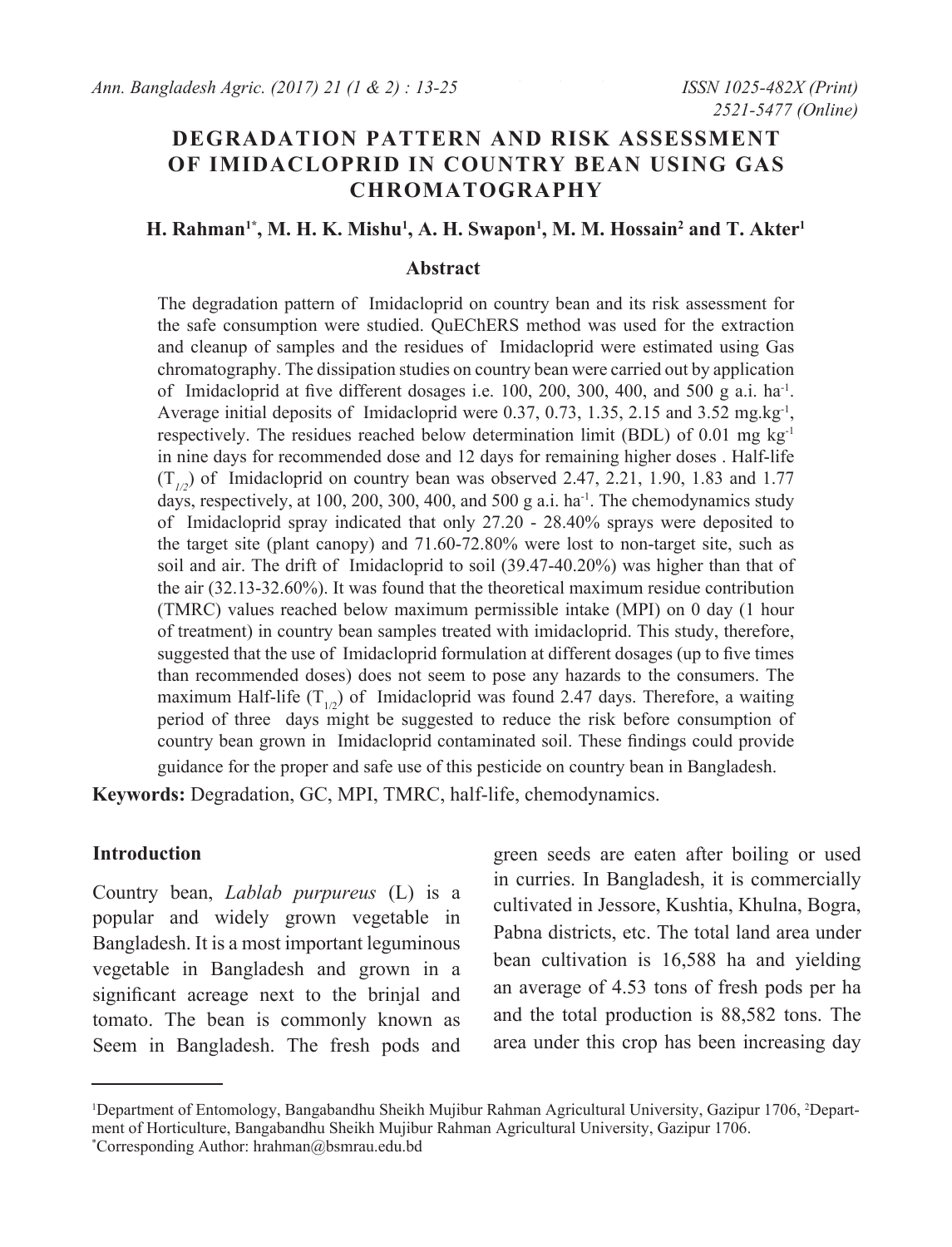by day in the summer season in the southwestern part of Bangladesh due to its more profit and high demand. There are some photo sensitive varieties which are grown in summer season, such as IPSA Seem I, IPSA Seem II, and BARI Seem III, etc. All these varieties can be grown year-round especially in the summer rainy season. In these contexts, the country bean having varieties suitable for production during off season can play a vital role to remove the vegetable deficiency (Alam *et al*., 2005).

In spite of being a prospective crop, high incidence of insect pests results in low yield and poor quality of country bean. Farmers of Bangladesh face significant yield loss of country bean every year due to severe attack of various insect pests. Although no regular statistical records are available, as per conservative estimate, the yield loss in country bean due to insect pests is reported to be about 12-30% (Hossain, 2000). Country bean is attacked by nine different insect species and one species of mite. The major pests attacking country bean are pod borer (*Maruca testulais)*, aphid (*Aphis craccivora*), bean bug, leaf weevil, hooded hopper, etc. (Alam, 2009 and Begum, 2003). Among the pests, bean pod borer is a serious insect pest of leguminous crops and legumes at vegetative to reproductive stage and cause substantial damage to flowers and fruit setting (Dina, 2009). Many authors reported aphid as the most common pest all over the world and lepidopterous larvae *Maruca testularis* as pests of bean causing damage by boring tender or mature pods.

As country been attacked by many pests and cause considerable damage, pest management

is essential. Current management practices of insect pests are based almost entirely on chemical insecticides as they give quick result. As most of our people are illiterate, they use pesticides more than the recommended doses indiscriminately. In Jashore region, the farmer applies insecticides 84 to 140 times to country bean and 160 times to brinjal during a growing season (Anon., 2006). This overuse, misuse, and the way of using cause drifting loss to the nearest crop and in the atmosphere, which result in pest resurgence, stimulate the reproductive rate in certain pests, secondary pest outbreaks, mortality of beneficial insects, resistance of pest species and finally causes environment pollution (Alam *et al*., 2005). The improper use of pesticides may cause some residues to remain in the vegetables. Thus, fresh vegetables could be a potential source of toxic pesticides. Food safety has become a major public concern worldwide (Radwan and Salama, 2006). The irrational use of pesticides has created new pests that have never been a problem before (Haque *et al*., 2010). Therefore, the food matrices become unsafe for consumption.

Indiscriminate use of these chemicals, particularly at fruiting stage, leads to its accumulation in the vegetables which consequently cause hazards to human beings through food chain. These results serious contamination of different component of environment (surface water, aquifers, soil, etc.) including human, wildlife and other organisms. The consequence of such frequent and poor application of pesticide cause serious contamination of environment through chemodynamics of pesticide. It is to be noted that only 10-20% of the applied pesticides reach the target site while the rest enter into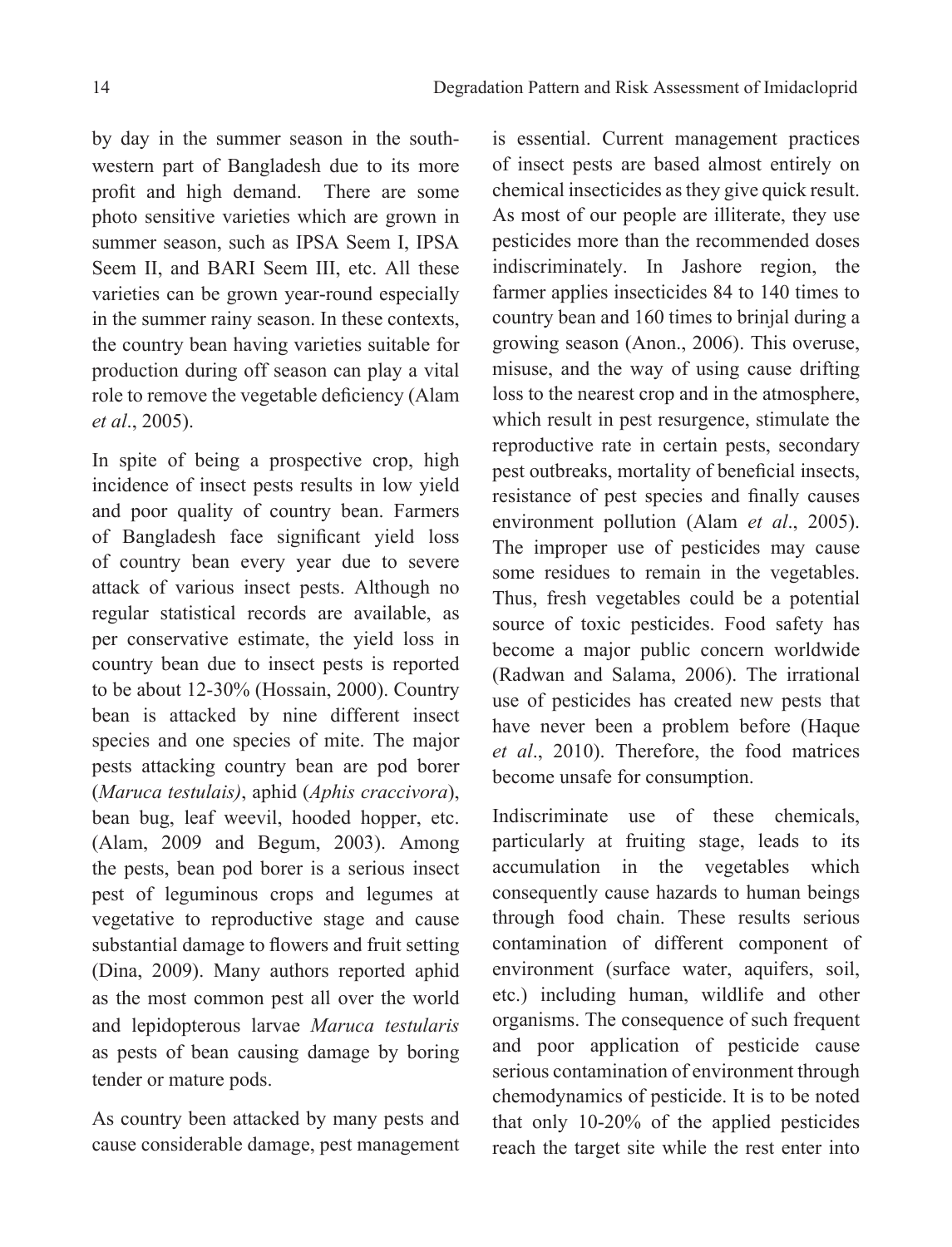various environmental component (Gill *et al.,*  2008). Different kinds of pesticides are used and its consumption of Bangladesh reached 54000 metric tons of formulated product having 14700 active ingredients.

Imidacloprid (I-[(6-chloro-3-pyridinyl) methyl]-N-nitro-2-imidazolidinimine), a neonicotinoid insecticide is frequently used to control chewing and sucking insects. The insecticide is extremely potent against wide range of arthropods, including aphids, scale insects, white flies, some heteroptera, coleoptera, and lepidoptera species (Decourtye *et al*., 2004). It is a soil or plant-applied insecticide used in a wide variety of crops. It has a new mode of action, low toxicity to warm-blooded animals, good systemic properties with a long-lasting action (Frenich *et al*., 2000). The development, activity, mode of action and effectiveness have been described by Leicht (1993) and its physical, chemical and toxicological properties have been summarized in the pesticide manual (Tomlin, 1994). The compound was introduced in Europe by Bayer (Leverkusen, Germany). The parent and its main metabolite (6-chloronicotinic acid) are polar compounds with high solubility in water.

In mammals, the primary effects of Imidacloprid are mortality, transient cholinergic and transient growth retardation. Exposure to high doses may be associated with degenerative changes in the testes, thymus, bone marrow, and pancreas. Cardiovascular and hematological effects have also been observed at higher doses. The primary effects of Imidacloprid in longer term, but lowerdose exposure is on the liver and thyroid (Anatra-Cordone and Durkin, 2005). Recent

research suggests that widespread agricultural use of Imidacloprid may be contributing to honey bee colony collapse disorder results the decline of honey bee colonies (Chensheng *et et al*., 2012 and Whitehorn *et al*., 2012). As a result, many countries have restricted the use of Imidacloprid and other neonicotinoids (Carrington, 2012). In January 2013, the European Food Safety Authority (EFSA) stated that Imidacloprid as a neonicotinoid pose an unacceptably high risk to honeybees (EFSA, 2013) and impairs its memory and brain metabolism (Decourtye *et al*., 2004). Due to lack of knowledge about pesticide, the farmers are severely affected by these toxic pesticides as well as toxify the environmental components. Residues of Imidacloprid persist in soil and edible plant parts which consequently cause hazards to human being through food chain. However, now-a-days the mass media is creating awareness about the risk involved in the use of pesticide in agriculture. This has created interest among the people regarding the accumulation of residues of the toxic chemicals in daily food.

Liu *et al*. (2006) reported that Imidacloprid was stable in water at neutral and acidic pH and slowly degraded in alkaline conditions. Vegetation also increased the dissipation rate of Imidacloprid as well as its half-lives (Anhalt *et al*., 2007). The breakdown of principle component may be caused by harsh environmental condition, chemical interaction or photolytic reaction (Segura *et al*., 2008). The degradation pattern and risk assessment studies of Imidacloprid for a given crop in open field conditions of each growing area are necessary to investigate. Till now, no investigation has been made on this aspect in Bangladesh. Therefore, the present piece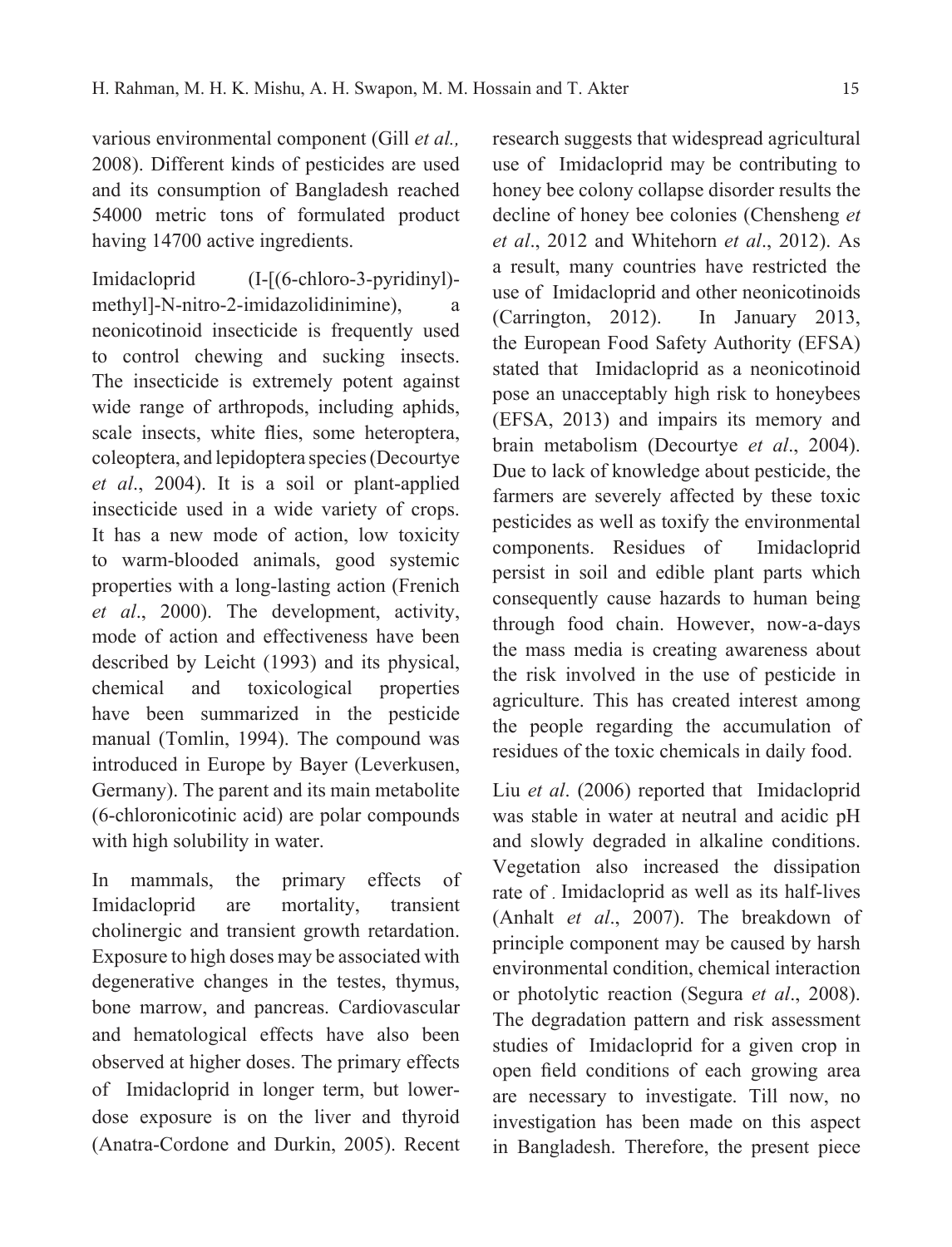of work has been conducted to determine the degradation pattern and risk assessment of Imidacloprid in country bean agroecosystem.

#### **Materials and Methods**

The study was conducted to assess the risk and to observe the degradation pattern of Imidacloprid residues in country bean agroecosystem of Bangladesh during October 2016 to February 2017. Field experiment was conducted in the field of Department of Entomology and laboratory analysis was done in the pesticide and environmental toxicology laboratory of Bangabandhu Sheikh Mujibur Rahman Agricultural University (BSMRAU). The experimental site was located at Madhupur Tract (24°09' N latitude and 90°26' E longitude) having an elevation of 8.2 m from sea level. The soil type of the experimental field belongs to the sub-tropical climatic zone characterized by shallow red brown terrace was under Salna series of Madhupur Tract of Agro Ecological Zone (AEZ 28).

### **Sampling and data collection**

The whole area of experimental field was divided into five blocks and each block was again divided into 36-unit plots*. S*ize of each plot was 1.5 m2 . After seven days of plot preparation, five bean seeds were sown per plot and followed by a light irrigation to ensure soil moisture for germination. Imidacloprid (Admire 20 SL) was applied during flowering and fruiting stage at the rate of 100 g a.i. ha-1 (in  $1<sup>st</sup>$  block) 200 g a.i. ha<sup>-1</sup>( $2<sup>nd</sup>$  block), 300 g a.i. ha<sup>-1</sup>(3<sup>rd</sup> block), 400 g a.i. ha<sup>-1</sup> (4<sup>th</sup> block) and 500 g a.i.  $ha^{-1}$ , (5<sup>th</sup> block), which were considered as a treatment of the experiment. Pesticide was sprayed as foliar application with the help of a Knapsack sprayer fitted with hollow cone nozzle. About 250 g country bean

pod sample was collected randomly at 0 (2 h), 1, 3, 6, 9, and 12 days after the application of the sprays. The country bean leaf samples were collected from each plot separately, packed in polyethylene bags and brought to the laboratory for processing. Samples were extracted and cleaned up immediately after sampling.

## **Chemodynamics of imidacloprid in country bean agroecosystem**

For determining insecticide application loss in soil, a polythene sheet  $(2.25 \text{ m}^2)$  was initially placed randomly in the  $1.5 \text{ m}^2$  plot. Then the foam sheet (1.25 cm thickness) of the same size (weighed) was placed on the polythene sheet to avoid loss of applied insecticide to the ground. Immediately after application of insecticide, the foam was weighed by electric balance. Insecticide application loss in soil was determined by subtracting the initial weight from the final weight of the foam sheet. Application loss in air was measured by weighing the polythene sheet before and after the insecticide application. Insecticide retained on target canopy was determined by subtracting the quantity of insecticide lost in the soil and the air, from the total quantity of insecticide applied.

### **Chemicals and reagents**

The technical grade analytical standard of Imidacloprid (purity 99.1%) was procured from M/S Sigma Aldrich, Germany. The formulation Admire 20 SL (AP-486)) was obtained from Bayer Crop Science Limited Bangladesh. Analysis of acetonitrile (GC grade) extract of the formulation showed only Imidacloprid and none of its metabolic products and was found to be accurate with respect to its active ingredient. Solvents like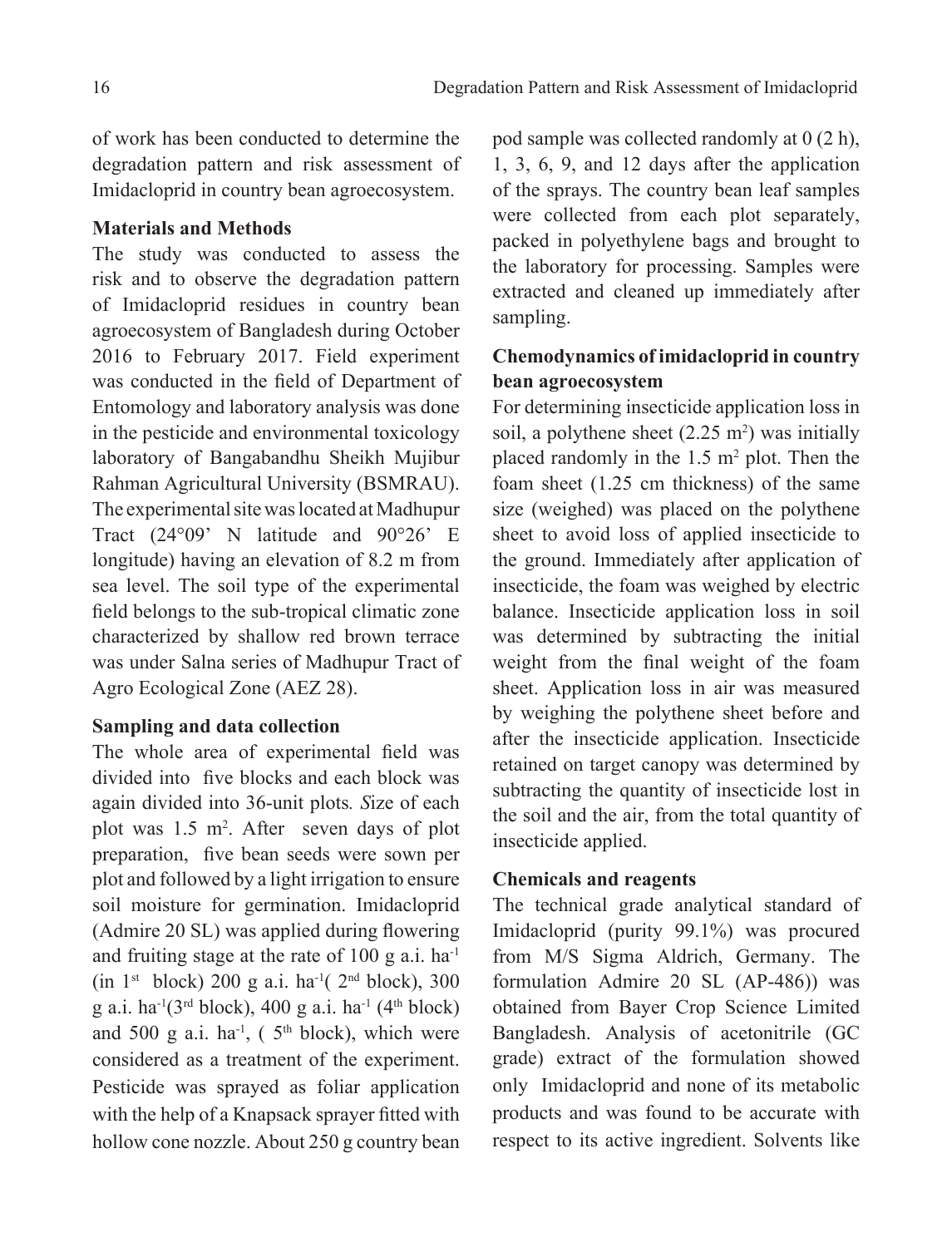ethyl acetate, acetonitrile (GC grade), water (distill), sodium chloride (ASC reagent grade 99.9%) and analytical grade activated anhydrous MgSO<sub>4</sub> were obtained from Merck, Darmstadt, Germany. Sodium sulfate anhydrous (AR grade), Primary Secondary Amine (PSA) Sorbent and activated graphitic carbon black (GCB, 400 mesh) were procured from registered chemical importer of Bangladesh. All common solvents were redistilled in all-glass apparatus before use. The suitability of the solvents and other chemicals was ensured by running reagent blanks before actual analysis.

#### **Preparation of standard solution**

A standard stock solution of imidacloprid (1 mg.  $L^{-1}$ ) was prepared in GC grade acetonitrile. The standard solution was required for constructing a calibration curve (10, 20, 30 ngL-1). It was prepared from stock solution by serial dilutions with GC grade acetonitrile. All standard solutions were stored at 4°C before use.

### **Extraction and cleanup**

A standardized analytical method with slight modification was followed for extraction of Imidacloprid residues as reported by Sharma (2013). The country bean fruit samples were prepared following QuEChERS method for the determination of Imidacloprid residues. At first, country bean pod was cutting into small pieces. A sub sample of 15 g of country bean was weighed and blended. After that, it was dispersed into a 50 ml centrifuge tube and then 15 ml acetonitrile (1% acetate acid) was dispensed into it. The sample was homogenized using high speed homogenizer (Heidolph Silent Crusher-M®) for 2-3 min at 1400-1500 rpm. 1.5 g Sodium Chloride (NaCl)

and 6  $g\text{MgSO}_4$  was added and kept the sample overnight by covering the test tube with parafilm to homogenize the sample for phase separation. The contents were centrifuged at 2500-3000 rpm for 10 min. An aliquot of 10 ml ethyl acetate layer was transferred in a test tube. The acetonitrile extract was then subjected to cleanup by dispersive solid phase extraction (DSPE), an aliquot of 6 ml acetonitrile was transferred into a separatory funnel containing  $0.15 \pm 0.01$  g PSA sorbent and n-hexane was added to the aliquot and vigorously shaken for 1 min. The layers were allowed to separate. Then the acetonitrile was drained out and n-hexane remained in the separatory funnel. Now sulfuric acid was added to hexane so that microorganisms were killed. After 1-1.5 min, sulfuric acid drained out of the separatory funnel and distilled water was added to the hexane to remove sulfuric acid from the aliquot. The aliquot was drained out through the bed of anhydrous sodium sulphate with a filter paper.

#### **Instruments**

The quantification of Imidacloprid residues was done by using Gas Chromatograph (GC) (Table 1). The Gas Chromatograph (Model: GC 17) equipped with Electron Capture Detector, was supplied by Shimadzu, Australia. The sample injector was equipped with auto injector (AOC, 20i). For instrument control, data acquisition and processing, GC solution software was used.

The experimental conditions are presented in the Table 1. An aliquot was injected into the GC with auto injector. Tentative identification of the suspected insecticide was carried out in relation to retention times of the pure analytical standard. An injection volume of 2 µL was used in all the studies.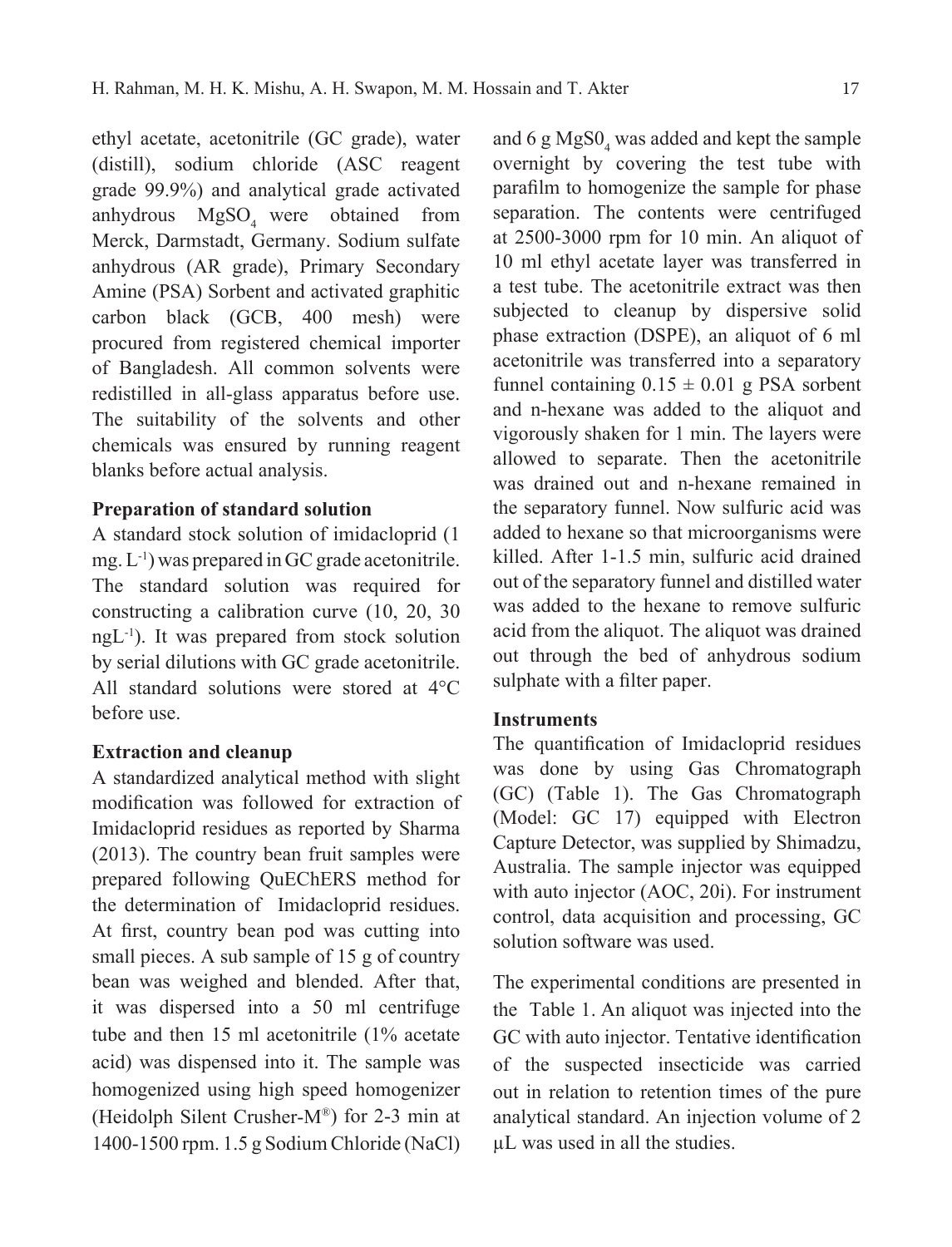| Parameter                                         |  | Condition                                                                                                               |                           |                 |                      |  |  |  |
|---------------------------------------------------|--|-------------------------------------------------------------------------------------------------------------------------|---------------------------|-----------------|----------------------|--|--|--|
| Column                                            |  | Column name: Rtx-CL pesticide (SI# 726625)<br>Column Length: 30 m<br>Inner Diameter: 0.32 mm<br>Column Max Temp: 340 °C |                           |                 |                      |  |  |  |
|                                                   |  | Rate $\mathrm{C/min}$                                                                                                   | Temperature $(^{\circ}C)$ | Hold time (min) | <b>Total Program</b> |  |  |  |
| Column<br>temperature<br>program                  |  |                                                                                                                         | 220                       | 1.0             | $9 \text{ min}$      |  |  |  |
|                                                   |  | 5                                                                                                                       | 235                       | 4.0             |                      |  |  |  |
| Oven temperature                                  |  | $300 \degree C$                                                                                                         |                           |                 |                      |  |  |  |
| Injector temperature                              |  | 280 °C                                                                                                                  |                           |                 |                      |  |  |  |
| Detector temperature                              |  | 240 °C                                                                                                                  |                           |                 |                      |  |  |  |
| Gas flow rate<br>Nitrogen as carrier, 30 mL min-1 |  |                                                                                                                         |                           |                 |                      |  |  |  |
| Injection volume                                  |  | $1 \mu L$                                                                                                               |                           |                 |                      |  |  |  |

**Table 1. Details of gas chromatographic conditions used in this study**

Residues of imidacloprid (Fig.1) were quantified by comparison of peak height per peak area of standards with that of unknown or spiked samples run under identical conditions. Under these operating conditions the retention time of imidacloprid was found 8.295 min.

## **Data analysis**

Data were collected, coded, analyzed, and tabulated using the Statistic 10 and Microsoft Excel 2016 program. Residual data were analyzed by GC solution software version 2.3.

## **Results and Discussion**

Country bean pod samples were analyzed for imidacloprid insecticide residues employing analysis by Gas Chromatograph. All the pod samples showed the presence of residues of imidacloprid up to nine days after treatment (DAT) except 100 g a.i. ha<sup>-1</sup> (i.e., recommended dose). Complete degradation of Imidacloprid was found after 12 DAT. It means that there needs a risk assessment of Imidacloprid for safety consumption of country bean.

## **Protocol development and validation**

In the present investigations, recovery experiments were carried out at different levels to establish the reliability and validity of analytical method and to know the efficacy of the procedures. Pods of country bean were spiked with Imidacloprid at different levels and analyzed separately as per the methodology described above. The control samples of country bean from untreated plot and reagent blanks were also processed in the same way so as to find out the interferences due to substrate and reagents separately. The average recoveries values were found to be more than 85% (Table 2). The results had been presented as such without converting by any correction factor. The precision of the method was determined by repeatability studies of the method and expressed by RSD (relative standard deviation) values.

The quantification was accomplished by calibration curve prepared by diluting the stock solution. The assessment of linearity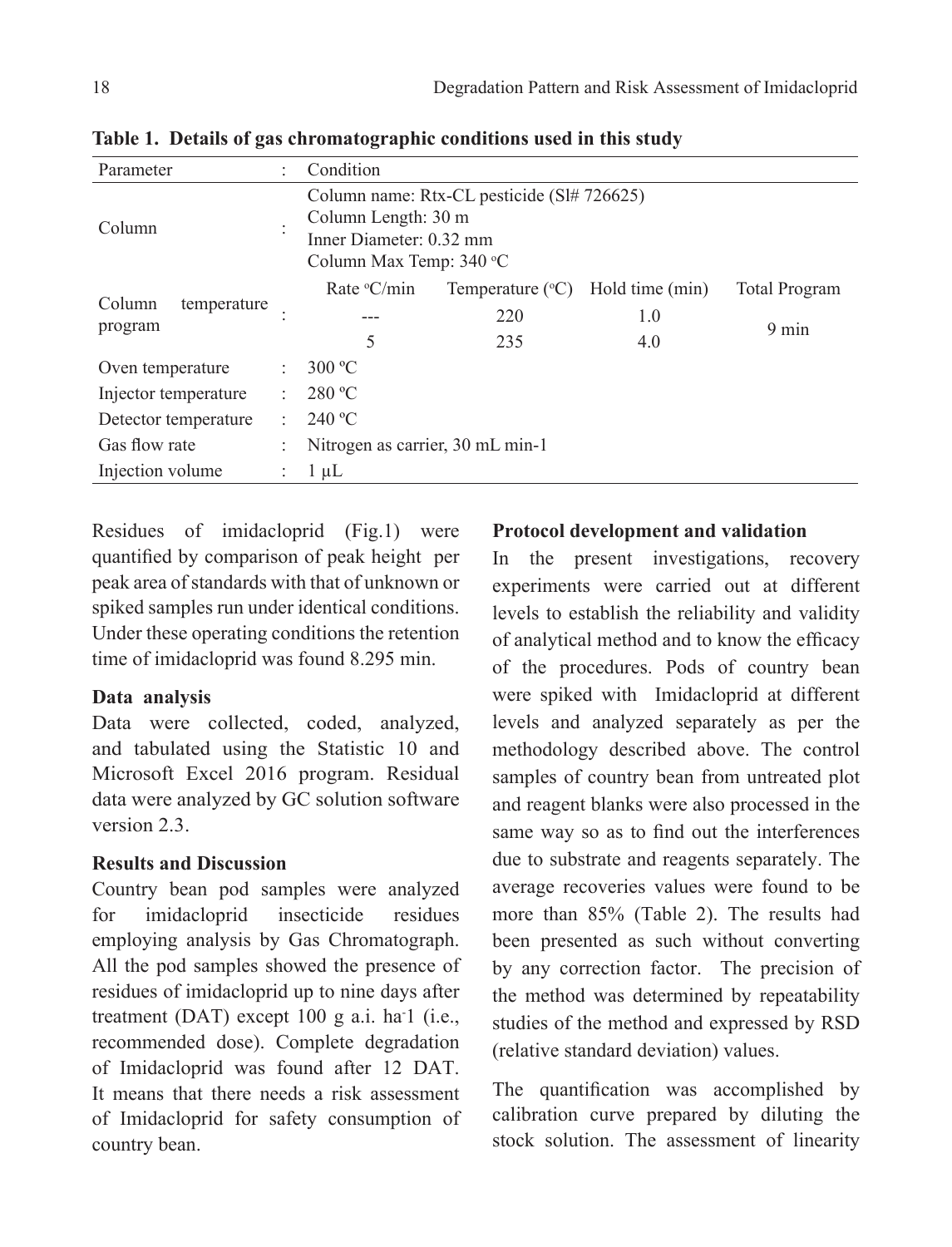

**Table 2. Recovery and repeatability (RSD) of Imidacloprid on country bean at different levels**

| Insecticide  | Level of fortification (mg. kg <sup>-1</sup> ) Mean <sup>a</sup> recovery $(\%)$ |       | SD   | <b>RSD</b> |
|--------------|----------------------------------------------------------------------------------|-------|------|------------|
|              | 0.10                                                                             | 90.57 | 1.57 | 1.63       |
| Imidacloprid | 0.05                                                                             | 85.27 | 1.48 | 1.72       |
|              | 0.01                                                                             | 87.38 | 1.55 | 175        |

was done by statistical data obtained with correlation coefficient of 0.9989. Limit of quantification (LOQ) was found to be 0.01 mg  $kg<sup>-1</sup>$  and limit of detection (LOD) being 0.003 mg kg-1 . The cleaned-up procedure for this methodology was found efficient since no significant matrix effect was observed.

## **Persistence of Imidacloprid on country bean pods**

Average initial deposits of Imidacloprid were found 0.37, 0.73, 1.35, 2.15 and 3.52 mg.kg-1, (Table 3) following application  $\omega$  100, 200,  $300$ ,  $400$ , and  $500$  g a.i. ha-<sup>1</sup>, respectively.

For 100 g a.i.  $ha^{-1}$ , residues were observed as 0.19 (Fig. 2),0.04,0.03 and dissipation were 47%, 88%, 92% for 1st, 3rd, 6th days after application. It remained below determination limit at 9th days. The residues reached below determination limit of  $0.01$  mg kg<sup>-1</sup> at nine days following application of Imidacloprid  $(a)$  100 g a.i. ha<sup>-1</sup>. Imidacloprid residues were also found below the determination limit at 12 days following application @ 200 and 300 g a.i. ha-1. At higher dosages of 400 and 500 g a.i ha-1, these residues reached below the determination limit of 0.01 mg  $kg<sup>-1</sup>$  in 12 days and thereby showing 100% loss following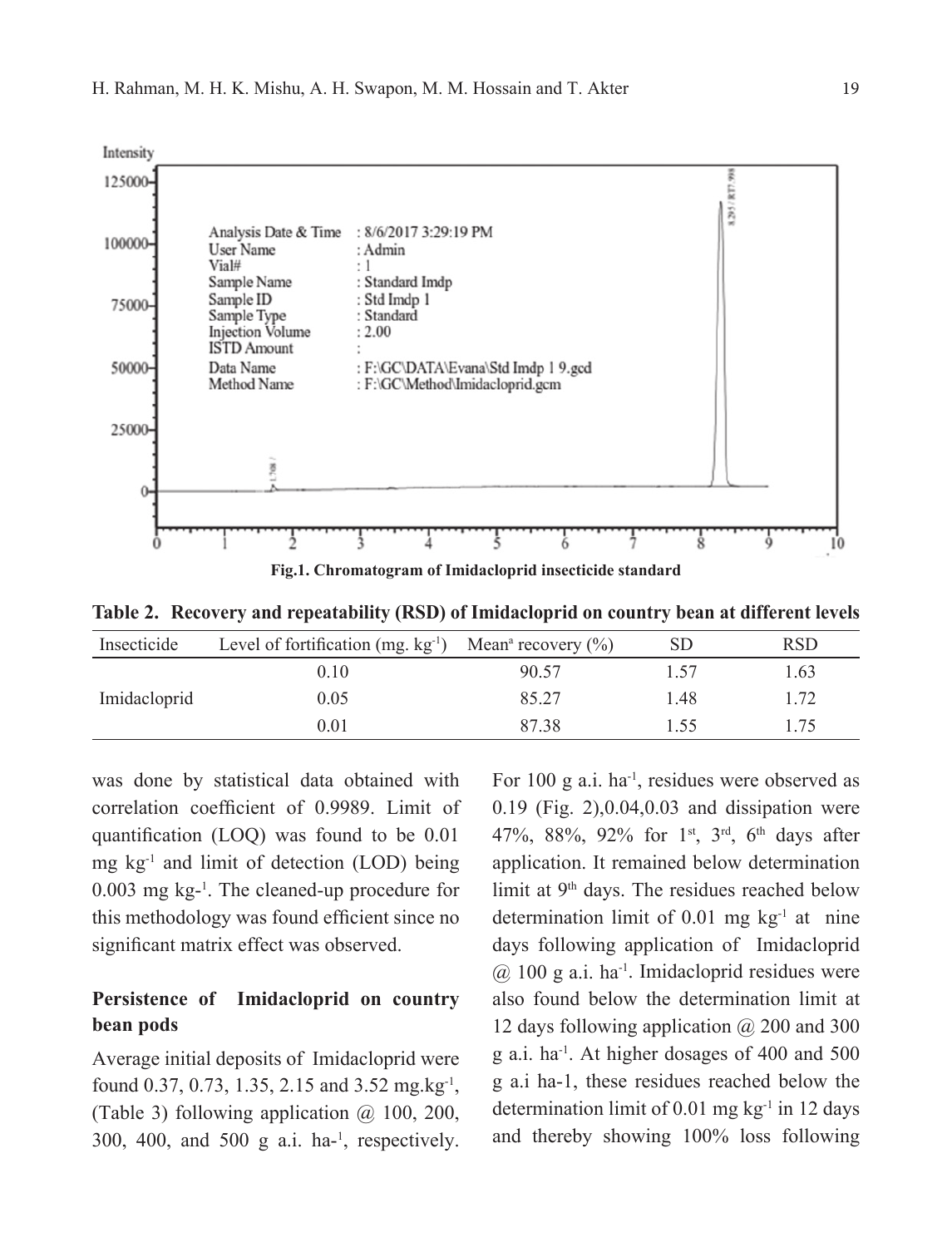| Days after<br>treatment    | $100$ g a.i. ha <sup>-1</sup> | $200$ g a.i. ha <sup>-1</sup> | $300$ g a.i. ha <sup>-1</sup> | $400$ g a.i. ha <sup>-1</sup> | 500 g a.i. $ha^{-1}$ |
|----------------------------|-------------------------------|-------------------------------|-------------------------------|-------------------------------|----------------------|
| $0(1$ hour after<br>spray) | $0.37 \pm 14$                 | $0.73 \pm 0.22$               | $1.35\pm0.09$                 | $2.15\pm0.08$                 | $3.52 \pm 0.17$      |
| 1                          | $0.19 \pm 0.71$               | $0.36 \pm 0.11$               | $0.58 \pm 0.04$               | $0.89 \pm 0.03$               | $1.43 \pm 0.07$      |
|                            | (47.65)                       | (51.43)                       | (56.73)                       | (58.22)                       | (59.35)              |
| 3                          | $0.04 \pm 0.02$               | $0.08 \pm 0.02$               | $0.15 \pm 0.01$               | $0.25 \pm 0.01$               | $0.40 \pm 0.02$      |
|                            | (88.51)                       | (88.71)                       | (88.99)                       | (88.57)                       | (88.56)              |
|                            | $0.03 \pm 0.02$               | $0.05 \pm 0.02$               | $0.10 \pm 0.01$               | $0.18 \pm 0.01$               | $0.31 \pm 0.02$      |
| 6                          | (92.90)                       | (92.68)                       | (88.99)                       | (91.86)                       | (91.34)              |
| 9                          | BDL                           | $0.24 \pm 0.002$              | $0.05 \pm 0.01$               | $0.06 \pm 0.01$               | $0.07\pm0.01$        |
|                            | (100.00)                      | (96.71)                       | (96.46)                       | (97.42)                       | (98.11)              |
| 10                         | BDL                           | BDL                           | BDL                           | BDL                           | BDL                  |
|                            | (100.00)                      | (100.00)                      | (100.00)                      | (100.00)                      | (100.00)             |

Table 3. Residues and Dissipation of Imidacloprid (mg. kg<sup>-1</sup>) on country bean at different **intervals and doses**

 $BDL =$  Below determination limit (<0.01 mg kg<sup>-1</sup>)

application of Imidacloprid at all the doses (Fig 3). The findings revealed that higher rate of application of Imidacloprid resulted in higher initial deposits. As with other insecticides, the residues of Imidacloprid on country bean declined with time and fairly high rate of dissipation was observed.

The results were in agreement with those of Zhang *et al*. (2012) who reported the fate of imidacloprid in rice field ecosystems after

application  $\omega$  300 mL a.i. ha<sup>-1</sup>. The residues of Imidacloprid on rice straw were 3.16, 1.59 and 1.20 mg kg-1 after 2 h, 8 h and 24 h, respectively. In rice straw,  $0.008$  mg kg<sup>-1</sup> Imidacloprid was found even after 20 days of the application of pesticide.

Similarly, Malhat *et al*. (2012) reported that the Imidacloprid residues on tomato after application of Imidacloprid 20% SC @ 60 ml feddan-1 (1 feddan = 4200 m2 ).



**Fig. 2. Chromatogram of dissipation kinetics of Imidacloprid on country bean after 1 DAT.**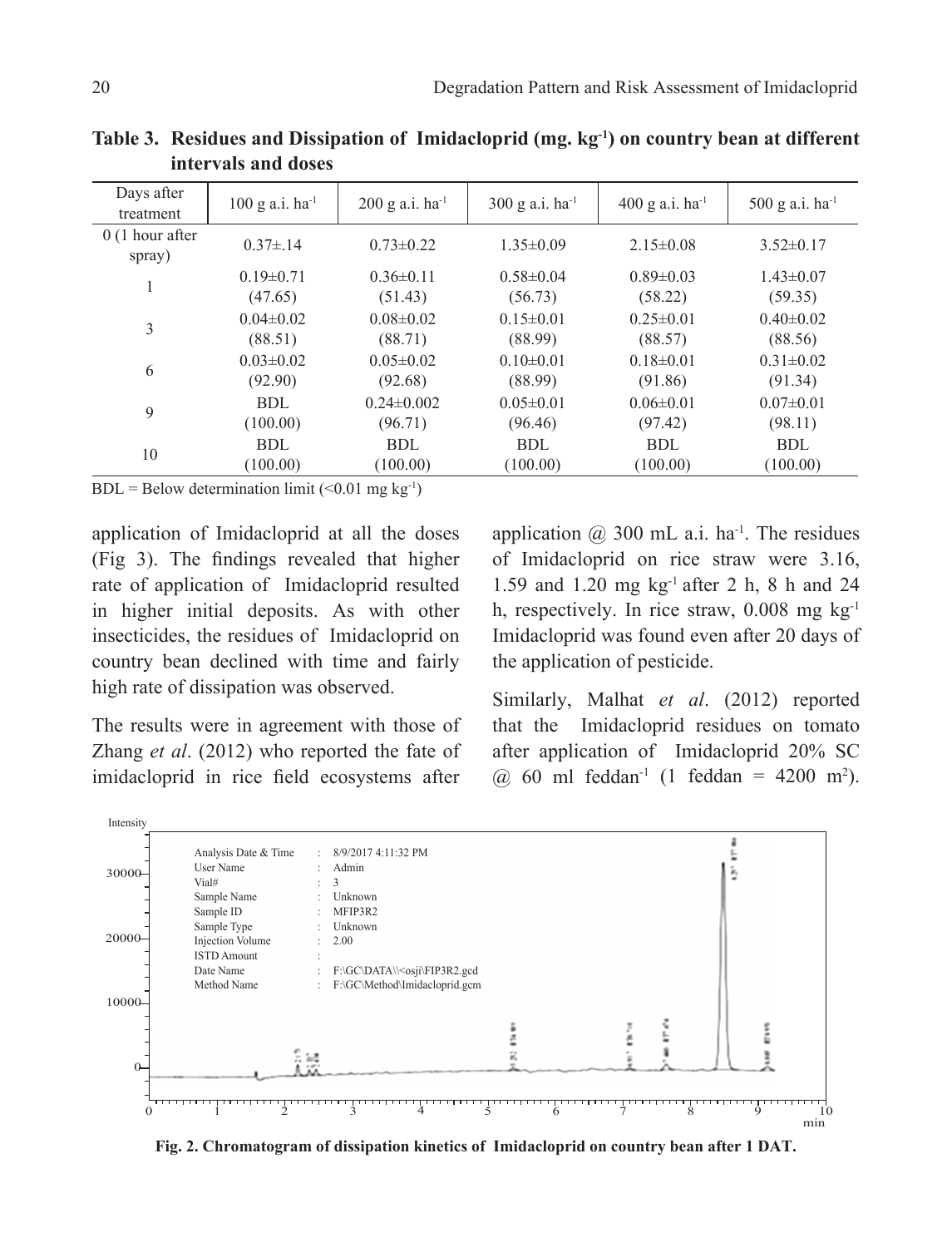The concentration of Imidacloprid 2 h after treatment was  $2.308$  mg kg<sup>-1</sup>. These residues were below determination limit of 0.01 mg kg-1 at 11 days after the application of pesticide. Malhat *et al*. (2012) also reported the residues of Imidacloprid on grapes after application of Imidacloprid formulation at same dose. But, the initial deposit (1 h after application) of Imidacloprid was found 2.829 mg. kg-<sup>1</sup>. The residue of Imidacloprid dissipated to 99.09% at 11 days after the application of pesticide. These residues were dissipated in grapes to undetectable limits in 12 days after last treatment. Kar *et al.* (2013) studied the environmental fate of Imidacloprid residues on cauliflower curds following 3rd application of Imidacloprid (Coragen 18.5 SC) @ 9.25 and  $18.50$  g a.i. ha<sup>-1</sup>. The mean initial deposits of Imidacloprid were 0.18 and 0.29 mg kg-1 on the curds at recommended and double the recommended dosages, respectively. These residues reached below the determination limit of 0.01 mg kg-1 at 3 and 5 days, respectively.

## **Half-life of Imidacloprid on country bean leaves**

The degradation kinetics of the Imidacloprid in country bean pods was determined by plotting residue concentration against time, and the maximum squares of correlation coefficients found were used to determine the equations of best fit curves (Fig. 3). The persistence of this insecticide is generally expressed in terms of half-life  $(T_{1/2})$  or  $DT_{50}$ i.e., time for disappearance of pesticide to 50% of its initial concentration. The dissipation of Imidacloprid on country bean follow first order kinetics. The Half-life value  $(T_{1/2})$  is the time required for half of the given quantity of material to dissipate (Gunther and Blinn, 1955). Half-life  $(T_{1/2})$  of Imidacloprid was calculated by fitting first order kinetics as per Hoskins (1961) as:

$$
C = C_0 e^{kt}
$$
  
\n
$$
T_{1/2} = \ln 2 \cdot k^{t}
$$
  
\n
$$
T_{1/2} = \ln 2 \cdot k^{t}
$$

Where C is the chemical concentration  $(mg.kg^{-1})$  at



**Fig. 3. Semi-logarithm graph showing dissipation kinetics of Imidacloprid on country bean.**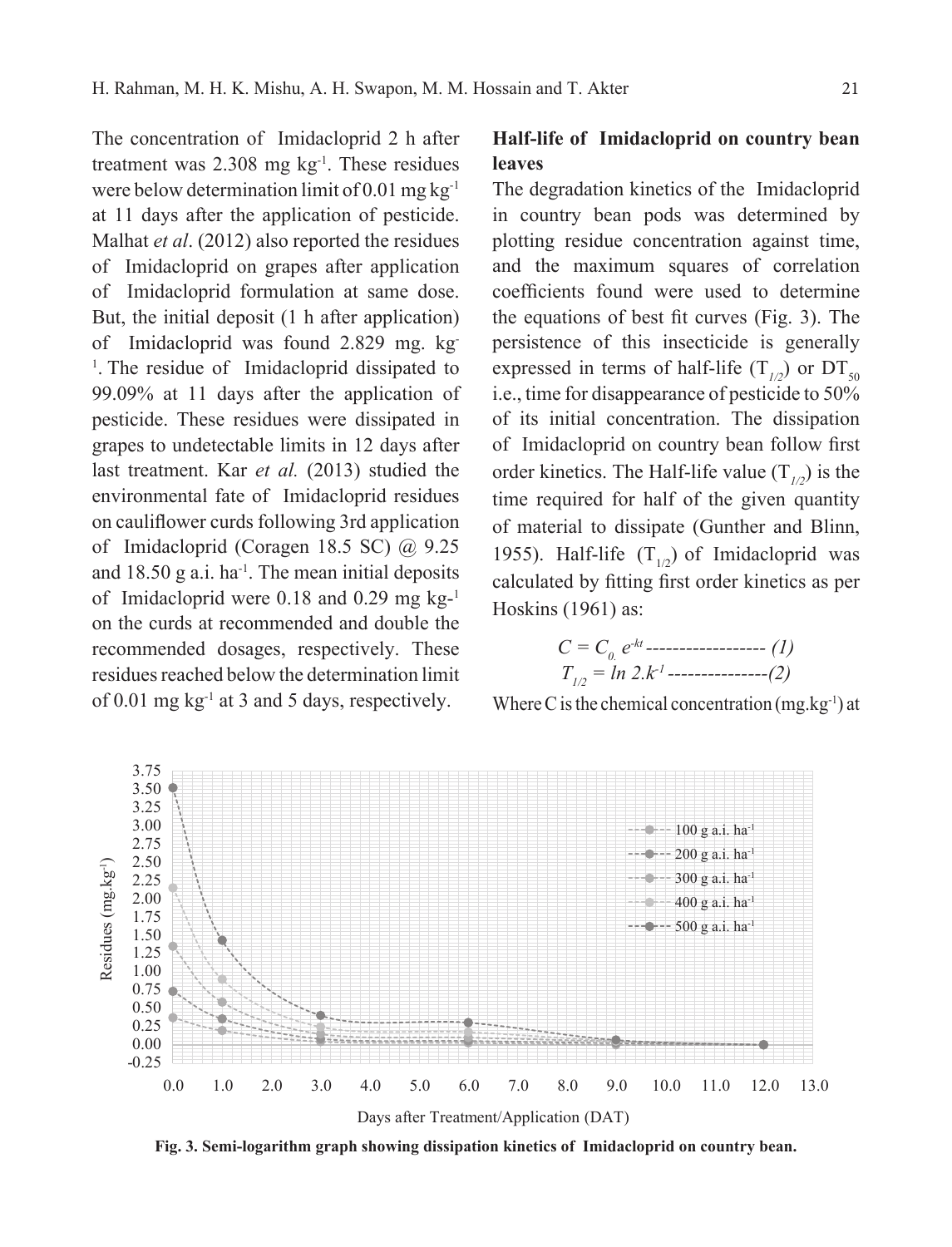time t (days) and  $C_0$  is the initial concentration (mg.kg-1), K is the first order kinetic constant day<sup>-1</sup> independent of C and  $C_0$ . The Half-life value  $(T_{1/2})$  was calculated using equation (2) with the obtained kinetics (K) from equation (1). The calculated Half-life value  $(T_{1/2})$  were found 2.47, 2.21, 1.90, 1.83 and 1.77 days, respectively when applied  $(a)$  100, 200, 300, 400, and 500 g a.i.  $ha^{-1}$  (Table 4). These results also revealed that increase of doses (concentration) correspondingly decrease the half-life of Imidacloprid.

Half-life  $(T_{1/2})$  of Imidacloprid on cauliflower curds worked out as 1.36 and 1.25 days, respectively, when applied  $(a)$  9.25 and 18.50 g a.i. ha- ' (Kar *et al*., 2013). The dissipation rate of Imidacloprid on tomato fruits followed first order kinetics.

The half-life of Imidacloprid was found 3.30 days in tomato 2.70 days in grapes after application @ 60 ml per feddan (Malhat *et al*., 2012). The half-life of Imidacloprid in rice straw was 3.50 days following application of Imidacloprid  $\omega$  300 mL a.i. hm<sup>-2</sup>. The

kinetics of Imidacloprid was described by the equation C=1.171 $e^{-0.198t}$  with R=0.902 (Zhang *et al*., 2012).

# **Chemodynamics of Imidacloprid spray in country bean agro-ecosystem**

Fate of Imidacloprid application on country bean sprayed  $@1.0$  ml.  $L^{-1}$  and 2.0 ml.  $L^{-1}$ (Table 5) of water at 120 DAT is presented in. Results revealed that deposition of Imidacloprid spray volume on plants at different doses did not vary significantly. During application, Imidacloprid was not only received by the plants but also it was drifted to other non-target sites, mainly in the air and soil. The percent loss of Imidacloprid in soil was much higher than that of air.

## **Risk assessment of Imidacloprid on country bean**

The indiscriminate use of any pesticides on vegetable leads to unwanted residues, which may constitute barriers to exporters and domestic consumers when they exceed MRLs (Chahil *et al.*, 2015). However, MRLs for Imidacloprid on country bean pods are

**Table 4. Regression analysis and half-life for the dissipation of imidacloprid**

| Dose $(g \text{ a.i.} ha^{-1})$ | Regression equation $(Y)$ | Half-life (days) | Correlation coefficient $(R2)$ |
|---------------------------------|---------------------------|------------------|--------------------------------|
| 100                             | $-0.0253x + 0.2369$       | 2.47             | 0.6366                         |
| 200                             | $-0.048x + 0.4568$        | 2.21             | 0.6149                         |
| 300                             | $-0.0854x + 0.8131$       | 1.90             | 0.5905                         |
| 400                             | $-0.1355x + 1.2876$       | 1.83             | 0.5899                         |
| 500                             | $-0.2212x + 2.0974$       | 177              | 0.5870                         |

|  |  |  |  |  | Table 5. Fate of Imidacloprid spray volume in country bean agroecosystem |
|--|--|--|--|--|--------------------------------------------------------------------------|
|--|--|--|--|--|--------------------------------------------------------------------------|

| Doses        | Imidacloprid deposited on | Imidacloprid lost $(\% )$ |                  |  |  |
|--------------|---------------------------|---------------------------|------------------|--|--|
| (ml/L/Plant) | plant $(\% )$             |                           | Soil             |  |  |
| LOO.         | $27.20 \pm 1.21$          | $32.60\pm0.95$            | $40.20 \pm 0.36$ |  |  |
| 2.00         | $28.40\pm2.03$            | $32.13 \pm 1.03$          | $39.47\pm1.15$   |  |  |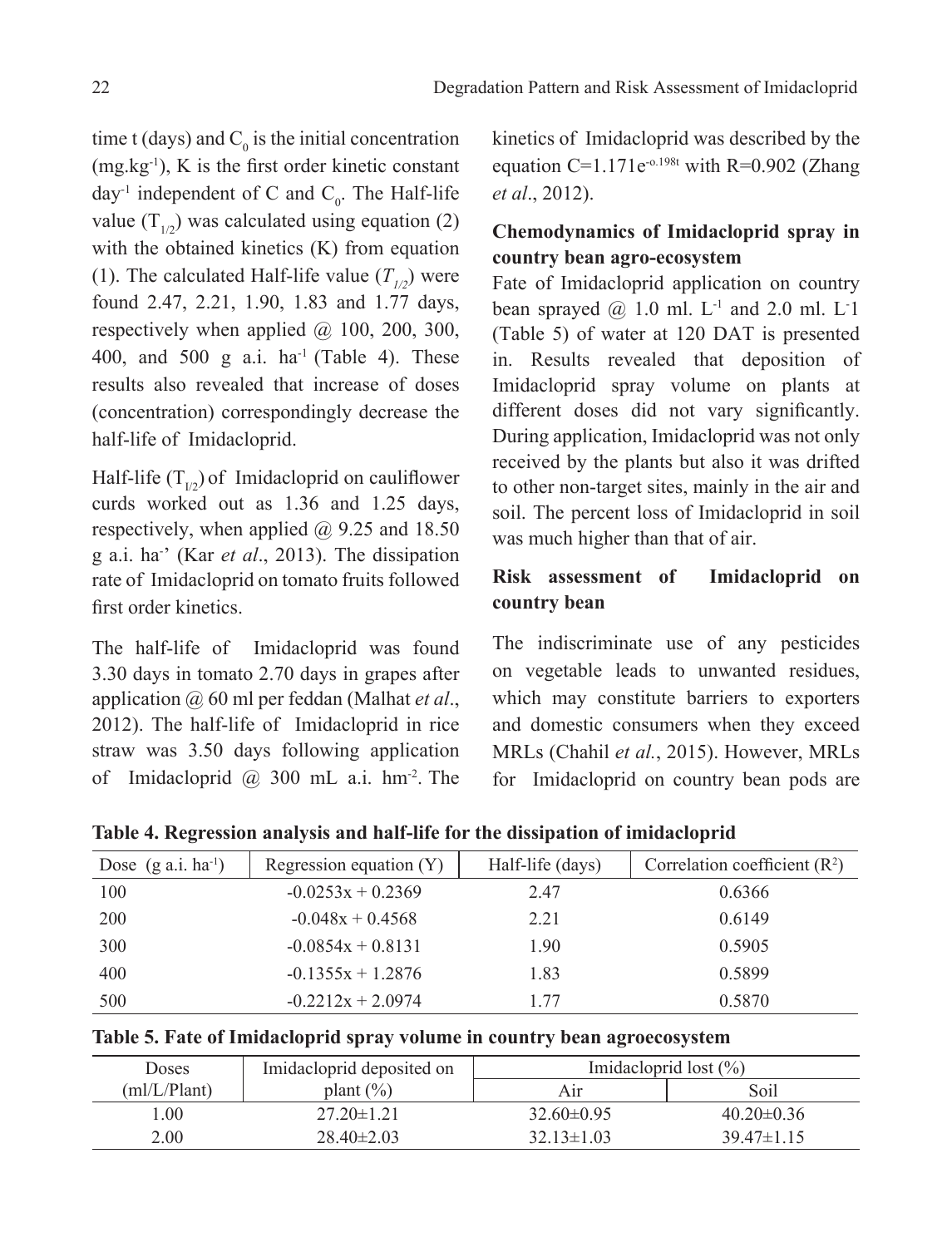not available; hence, the risk assessment was calculated. Theoretical maximum residues contribution (TMRC) were calculated and compared with maximum permissible intake (MPI) to evaluate the risk of the Imidacloprid to country bean consumers (Table 6).

However, acceptable daily intake (ADI) for Imidacloprid had been observed to be 0.06 mg kg−1 body weight day−1 (European Food Safety Authority (EFSA), 2013). Maximum permissible intake (MPI) was obtained by multiplying the ADI with the weight of an average Bangladeshi person (54 kg) (Mukherjee and Gopal, 2000). Maximum permissible intake was calculated to be 3240  $\mu$ g person<sup>-1</sup> day<sup>-1</sup> without any appreciable risk of life. An average Bangladeshi consumes 5.0 g of country bean for a balanced diet (*Kassam - Khamis*, 2000).

The TMRC values on 0 (1 hour after treatment) day was found 1.86, ug.person-<sup>1</sup>day<sup>-1</sup> at recommended dose (100 g a.i. ha<sup>-1</sup>). The TMRC values were 3.67, 6.75, 10.75 and 17.61 *μg* person<sup>-1</sup> day<sup>-1</sup> at 200, 300, 400 and 500 g a.i. ha<sup>-1</sup>, respectively. All the values were found much lower as compared to MPI; hence, the insecticide Imidacloprid was well below the acceptable risk level at the time of consumption. These studies, therefore, suggested that the use of Imidacloprid formulation at recommended and five times more than recommended doses does not seem to pose any hazards to the consumers. However, a waiting period of two days might be suggested to reduce the risk before consumption of country bean pods.

| Table 6. Theoretical maximum residue contribution (TMRC) in country bean | 500 g a.i. ha <sup>-1</sup><br>400 g a.i. ha <sup>-1</sup><br>300 g a.i. ha <sup>-1</sup> | TMRC<br>Mean<br>TMRC<br>Mean<br>TMRC<br>Mean<br>TMRC | (µg.pers-<br>residue<br>(µg.pers-<br>residue<br>ug.pers-<br>residue | $\text{on}^{-1} \text{.day}^{-1}$<br>$(mg.kg^{-1})$<br>$\text{on}^{-1}.\text{day}^{-1}$<br>$(mg.kg^{-1})$<br>$on^{-1}.day^{-1})$<br>$(mg.kg^{-1})$ | 17.61<br>3.52<br>10.75<br>2.15<br>6.75<br>1.35<br>3.67 | 7.16<br>1.43<br>4.49<br>0.90<br>2.92<br>0.58<br>1.78 | 2.01<br>0.40<br>1.23<br>0.25<br>0.74<br>0.15<br>0.41 | 1.52<br>0.30<br>0.88<br>0.18<br>0.50<br>0.10<br>0.27 | 0.33<br>0.07<br>0.28<br>0.06<br>0.24<br>0.05<br>0.12 | BDL<br>BDL<br>ВDI |
|--------------------------------------------------------------------------|-------------------------------------------------------------------------------------------|------------------------------------------------------|---------------------------------------------------------------------|----------------------------------------------------------------------------------------------------------------------------------------------------|--------------------------------------------------------|------------------------------------------------------|------------------------------------------------------|------------------------------------------------------|------------------------------------------------------|-------------------|
|                                                                          |                                                                                           |                                                      |                                                                     |                                                                                                                                                    |                                                        |                                                      |                                                      |                                                      |                                                      |                   |
|                                                                          |                                                                                           |                                                      |                                                                     |                                                                                                                                                    |                                                        |                                                      |                                                      |                                                      |                                                      |                   |
|                                                                          |                                                                                           |                                                      | (µg.pers-                                                           | $\text{on}^{-1} \text{.day}^{-1}$                                                                                                                  |                                                        |                                                      |                                                      |                                                      |                                                      |                   |
|                                                                          | 200 g a.i. ha <sup>-1</sup>                                                               | Mean                                                 | residue                                                             | $(mg.kg^{-1})$                                                                                                                                     | 0.73                                                   | 0.36                                                 | 0.08                                                 | 0.05                                                 | 0.02                                                 | BDL               |
|                                                                          | $100$ g a.i. ha <sup>-1</sup>                                                             | TMRC                                                 | (µg.pers-                                                           | $on^{-1}.day^{-1})$                                                                                                                                | 1.86                                                   | 0.97                                                 | 0.21                                                 | 0.13                                                 |                                                      |                   |
|                                                                          |                                                                                           | Mean                                                 | esidue                                                              | $ng.kg-1$ )                                                                                                                                        | 0.37                                                   | 0.19                                                 | 0.04                                                 | 0.03                                                 | BDL                                                  | BDL               |
|                                                                          | Maximum                                                                                   | treatment   intake (MPI)<br>Days after   permissible | [µg.person <sup>-1</sup> ]                                          | $day^{-1}$                                                                                                                                         | 3240                                                   | 3240                                                 | 3240                                                 | 3240                                                 | 3240                                                 | 3240              |
|                                                                          |                                                                                           |                                                      | (DAT)                                                               |                                                                                                                                                    |                                                        |                                                      |                                                      |                                                      |                                                      |                   |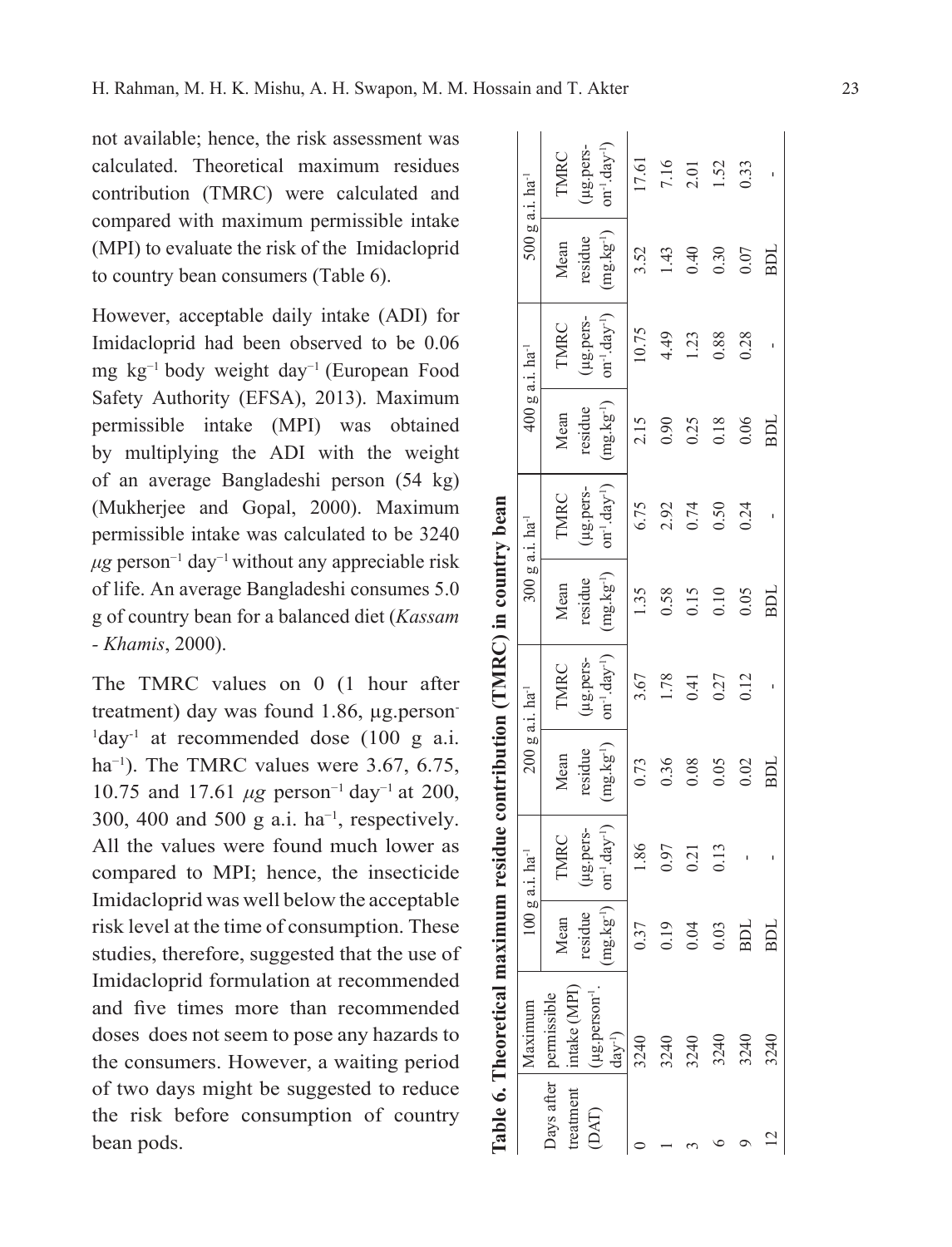## **Conclusion**

The residual behavior of Imidacloprid in country bean clearly shows its degradation pattern, fate, half-life and the risk associated with public health. The reliability, validity and precision of the method was done for percent recovery, LOD & LOQ and RSD. Imidacloprid residues were found to be below determination at nine days following application at recommended dose (100 g a.i. ha<sup>-1</sup>) and 12 days @ 200, 300, 400, and 500 g a.i. ha<sup>-1</sup>, respectively, in country bean samples. The higher rate of application of Imidacloprid resulted in higher initial deposits. The residues of Imidacloprid in country bean declined with time and fairly high rate of dissipation was observed. The dissipation of Imidacloprid on country bean follow first order kinetics. The Half-life of Imidacloprid  $(T_{1/2})$  were found 2.47, 2.21, 1.90, 1.83, and 1.77 days, respectively, when Imidacloprid was applied @ 100, 200, 300, 400, and 500 g a.i. ha-1. The chemodynamics study of Imidacloprid spray indicated that only 27.20 -28.40% sprays were deposited to the target site and others lost to non-target site, such as soil and air. Maximum Permissible Intake (MPI) was calculated to be  $3240 \mu$ g. person<sup>-1</sup>. day−1 without any appreciable risk of life. The calculated TMRC values found much below the MPI in country bean samples. Hence the studied Imidacloprid residue does not pose any threat to public health.

## **Acknowledgments**

This research was funded by the Research Management Committee of Bangabandhu Sheikh Mujibur Rahman Agricultural University (BSMRAU), Bangladesh to whom the authors are grateful.

## **References**

- Alam, M. Z. 2009. Insect pests of vegetables and their control in Pakistan. The Agricultural Information Service. Department of Agriculture.
- Alam, M. Z., F. M. A. Rauf, A. K. Rahman and A. Cork. 2005. Determination of the status of different borers pest complex of country bean. Annual Report, Entomology Division, BARI, Gazipur. Pp. 32-37.
- Anatra-Cordone, M. and P. Durkin. 2005. Imidacloprid in human health risk. *US Department of Agriculture, Arlington, VA*. Pp. 112-128.
- Anhalt, J. C., T. B., Moorman and W. C. Koskinen. 2007. Biodegradation of imidacloprid by an isolated soil microorganism. *Environ Sci. Health Part B*. 42: 509-514.
- Anonymous. .2006. Country Paper Bangladesh, SAARC Workshop on Pesticide Management. Department of Agricultural Extension (DAE), Environment pollution Concern, Khamarbari, Dhaka, Bangladesh. 19 P.
- Begum, R. A. 2003. Techniques of growing legume vegetable. In: Intensive vegetable growing and its utilization. A compilation of lecture materials of training course held in BARI, Gazipur, Bangladesh. 22-25 November. 94 P.
- Carrington, D. 2012. Pesticides linked to honeybee decline. The Guardian. UK. Retrieved April 7, 2012.
- Chahil, G. S., K. Mandal, S. K. Sahoo, and B. Singh. 2015. Risk assessment of mixture formulation of spirotetramat and imidacloprid in chilli fruits. *Environ. Monit. Assess.* 187: 4105.
- Chensheng, L. U., K. M. Warchol and R. A. Callahan. 2012. *In situ* replication of honey bee colony collapse disorder. *Bull. of Insectology* 65: 78-112.
- Decourtye, A., C., Armengaud, M. Renou, J. Devillers, S. Cluzeau, M. Gauthier and M. H. Pham Delègue. 2004. Imidacloprid